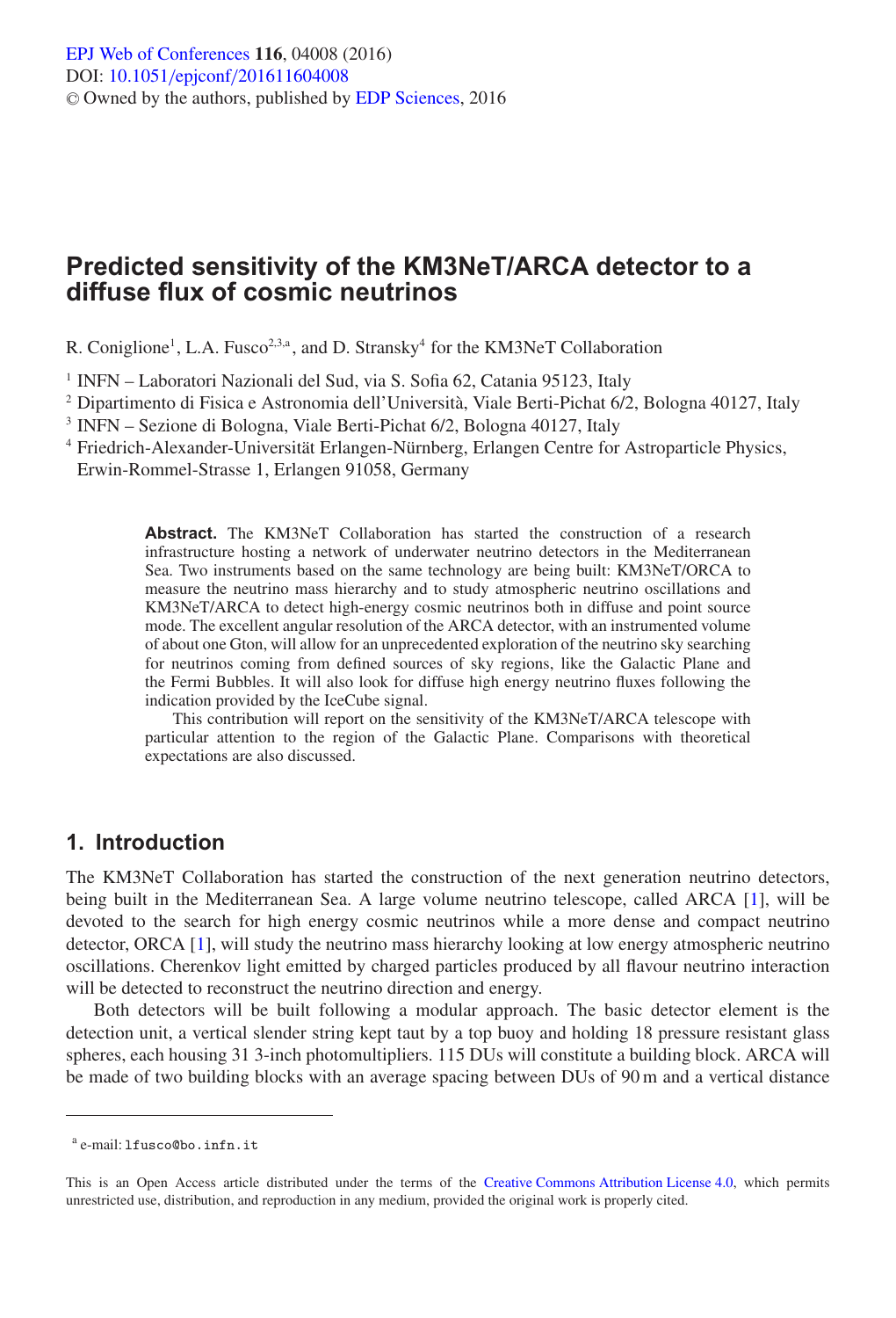between DOMs on each DU of 36 m; the total instrumented volume will be of the order of  $1 \text{ km}^3$ . ORCA will comprise one building block having its DUs spaced horizontally by 20 m and an inter-DOM distance of 9 m for an instrumented volume of about 6 Mton.

The IceCube collaboration has observed cosmic neutrinos in various analyses [\[2](#page-3-1)[–4](#page-3-2)], reporting a large excess of high energy neutrinos over the atmospheric flux expectations. The observed flux is compatible with isotropic origin and equipartition in the three neutrino flavours as expected from neutrino oscillations in vacuum [\[5\]](#page-3-3). Individual sources of this excess could not be identified, nor has the production mechanism for these high energy neutrinos been determined. Here, the one-flavour cosmic signal flux is parametrised as:

$$
E_{\nu}^{2} \frac{d\Phi(E_{\nu})}{dE_{\nu}} = 1.2 \cdot 10^{-8} e^{-E/3 \text{ PeV}} \text{GeV cm}^{-2} \text{s}^{-1} \text{ sr}^{-1}
$$
 (1)

<span id="page-1-0"></span>even though different fits are also possible. The results presented here do not depend strongly on the assumed signal flux.

### **2. Searches for diffuse neutrino fluxes**

Two analyses have been developed to search for a diffuse neutrino flux with ARCA. The "track" analysis searches for through-going muon track events induced mainly by  $v_u$  CC interactions and the shower analysis that identifies all-flavour neutrino interactions which produce electromagnetic and hadronic showers at the interaction vertex. Both analyses have been optimised using the "model discovery potential" (MDP) [\[6](#page-3-4)] method for a  $5\sigma$  discovery of the spectrum given in Eq. [\(1\)](#page-1-0).

#### <span id="page-1-1"></span>**2.1 Track analysis**

The first step in the event selection for the track channel analysis is a cut on the reconstructed track direction to get rid of most of the atmospheric muons. After optimisation a cut to keep events with reconstructed zenith angle  $\theta_{zen} > 80°$  was chosen. This cut does not reject all the atmospheric muons: a significant fraction of down-going atmospheric muons is wrongly reconstructed as up-going. To reject the background due to mis-reconstructed atmospheric muons and to atmospheric neutrinos the MDP minimisation is performed selecting well-reconstructed tracks and removing less energetic events mainly due to atmospheric neutrinos. The two reconstruction parameters correlated with the reconstruction quality and the neutrino energy are the  $\Lambda$  and  $N_{hit}$  parameters, described in [\[7](#page-3-5)]. After one year of operation with the ARCA detector, a flux twice that of Eq. [\(1\)](#page-1-0) can be discovered with  $5\sigma$ significance. The sensitivity can be increased by using a statistical method based on the maximization of a likelihood function, rather than using a simple cut. This has been performed as described in [\[8](#page-3-6)], on a sample of preselected neutrino events with  $\theta_{zen} > 80^\circ$  and a  $\Lambda$  selection. The likelihood ratio function that has been maximised is given by:

$$
LR = \sum_{i=1}^{n} \log \frac{\frac{n_s}{n} P_s(N_{hit}^i) + \left(1 - \frac{n_s}{n} P_b\left(N_{hit}^i\right)\right)}{P_b(N_{hit}^i)}
$$
(2)

where  $n_s$  is the number of signal events,  $n_b$  the number of background events,  $n = n_s + n_b$  and  $P_s$  and  $P_b$  are the probability distribution functions (PDF) for a signal or background to be reconstructed with a final selected number of hits  $N_{hit}^i$ . This function is maximised with respect to the number of signal events  $n_s$ . The resulting significance is reported in Fig. [1](#page-2-0) as a function of the number of observation years and reaches about  $4\sigma$  after one year.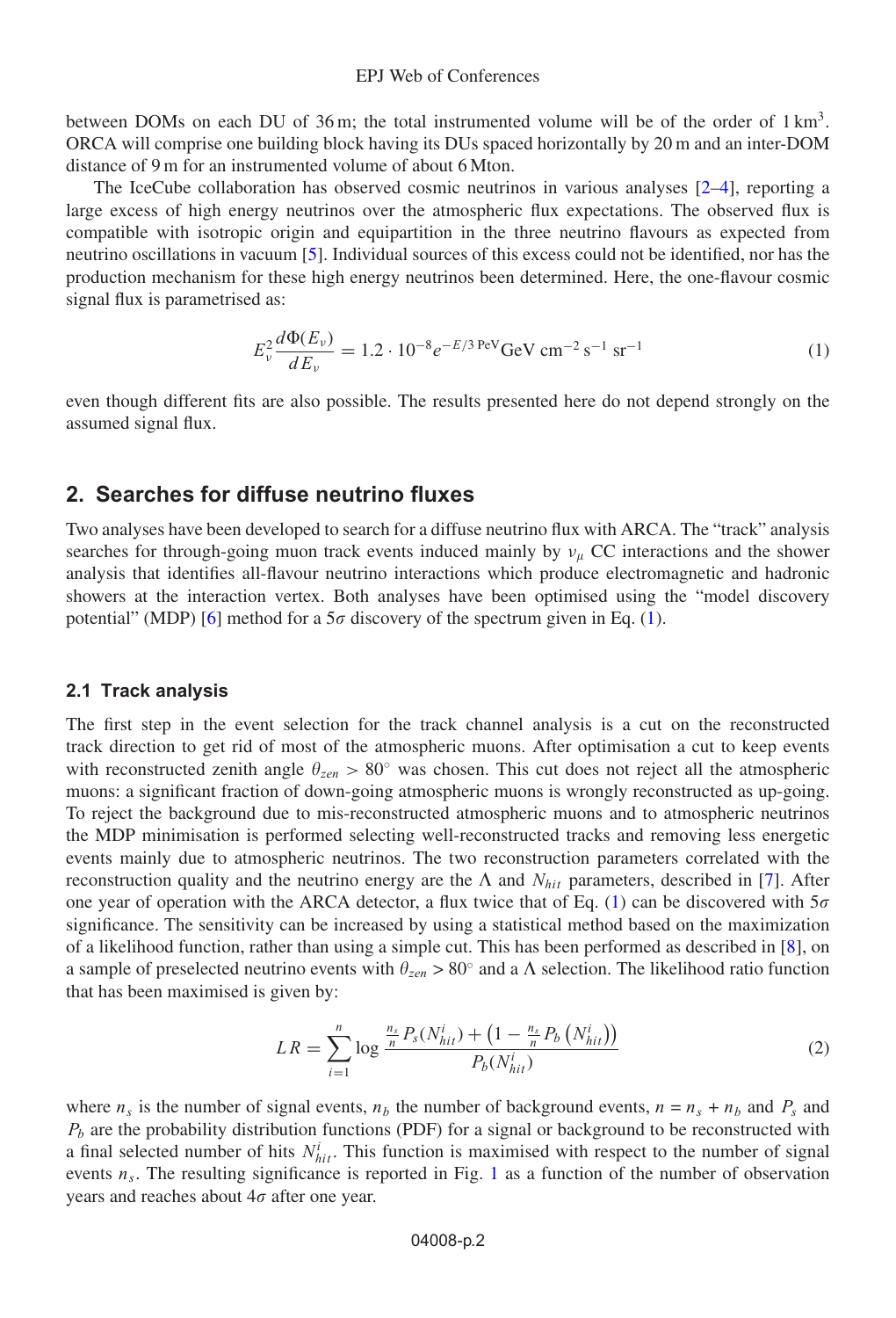<span id="page-2-0"></span>

**Figure 1.** a) Discovery potential to the flux of Eq. [\(1\)](#page-1-0) for ARCA analyses (see text for details). b) Performance of the track analysis in the search for a diffuse neutrino flux from the galactic plane.

### **2.2 Showers**

An event selection procedure based on three consecutive cuts has been used in the shower analysis to isolate signal from background events. At the first selection level, only contained events are kept. Since most of the atmospheric muons enter the detector from above, their pseudo-vertices are reconstructed in the upper part of the detector. A large part of the background is rejected by cutting on coordinates of the reconstructed vertices with respect to the centre of the apparatus. A further rejection of atmospheric tracks, both from atmospheric muons and neutrinos, via an energy-related cut is obtained cutting on the total time over threshold (ToT) of hits selected by the shower reconstruction algorithm. The ToT is measured for each PMT and is a measure of the collected charge. Finally the signal is isolated using a machine-learning algorithm based on the boosted decision tree (BDT) from the ROOT TMVA package [\[9\]](#page-3-7). Quality parameters from the available shower and track reconstruction algorithms are used for the BDT classification. Its output is used together with the reconstructed shower energy  $E_{rec}$  to separate the signal from both the remaining atmospheric neutrino and muon backgrounds. In the shower channel a  $5\sigma$  discovery of the assumed IceCube flux of can be achieved after 1.3 years of ARCA. A further improvement of this result is reached by applying the maximum likelihood method described above. The resulting significance as a function of the observation years is reported in Fig. [1.](#page-2-0)

#### **2.3 Combined search**

As both the track and shower analyses have a strong bias in efficiency towards one particular event topology, a further analysis strategy has been developed to incorporate the results from both the searches. The two analyses are indeed almost independent, as the overlap between the final event samples is limited to less then 2% of the surviving events. In order to develop an all-sky analysis with tracks and showers, the two hemispheres are treated separately. For downward-going events, where the atmospheric background is extremely high, only contained shower events are considered. The selection is then analogous to that of the usual shower analysis. For upgoing events, preliminary cuts are used to reject atmospheric muons that are wrongly reconstructed as upgoing, then a BDT method is used for a further rejection of background events. The BDT uses parameters coming from both the track and shower reconstruction algorithms and is optimised to reject atmospheric muons. Its output is used together with the shower energy estimation in the same maximum likelihood approach reported before. As a result a 4.8 $\sigma$  significance is obtained in 0.5 years of observation time, as shown in Fig. [1.](#page-2-0)